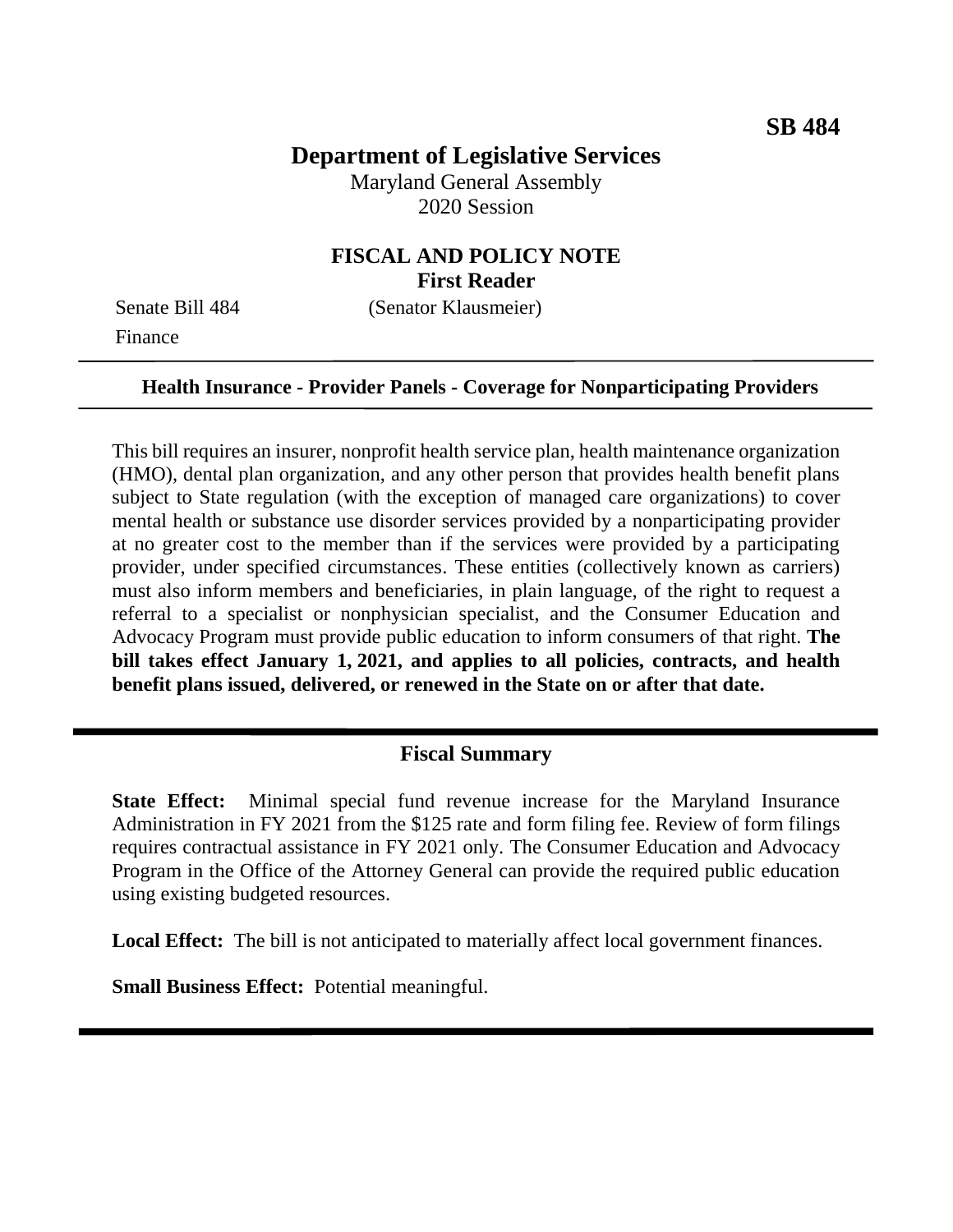## **Analysis**

**Bill Summary:** The bill expands the definition of "nonphysician specialist" to include a health care provider that is licensed as a behavioral health program.

If a carrier's provider panel has an insufficient number or type of participating specialists or nonphysician specialists with the expertise to provide covered mental health or substance use disorder services to a member within the appointment waiting time or travel distance standards established in regulations, the carrier must cover the services provided by a nonparticipating provider at no greater cost to the member than if the services were provided by a participating provider.

Carriers must inform members and beneficiaries, in plain language, of the right to request a referral to a specialist or nonphysician specialist in print and electronic plan documents and any provider directory.

**Current Law:** "Nonphysician specialist" means a health care provider who is (1) not a physician; (2) licensed or certified under the Health Occupations Article; and (3) certified or trained to treat or provide health care services for a specified condition or disease in a manner that is within the scope of the license or certification of the health care provider.

A health care provider may not balance bill an HMO enrollee for any portion of services provided that were not covered by the HMO. A health care provider may collect applicable HMO copayments or coinsurance from the HMO enrollee.

Each carrier must establish and implement a procedure by which a member may request a referral to a specialist or nonphysician specialist who is not part of the carrier's provider panel (out-of-network) if the member is diagnosed with a condition or disease that requires specialized health care services or medical care. The procedure must provide for a referral if the carrier does not have a specialist or nonphysician specialist with the professional training and expertise to treat or provide health care services for the condition or disease in-network or cannot provide reasonable access to such a specialist without unreasonable delay or travel.

A carrier must treat services provided by such a specialist or nonphysician specialist as if the service were provided in-network for purposes of calculating any deductible, copayment, or coinsurance.

Maryland regulations (COMAR 31.10.44.04) require each carrier provider panel to have within the geographic area served by the carrier's network(s), sufficient primary care physicians, specialty providers, behavioral health and substance use disorder providers, hospitals, and health care facilities to meet specified maximum travel distance standards

SB 484/ Page 2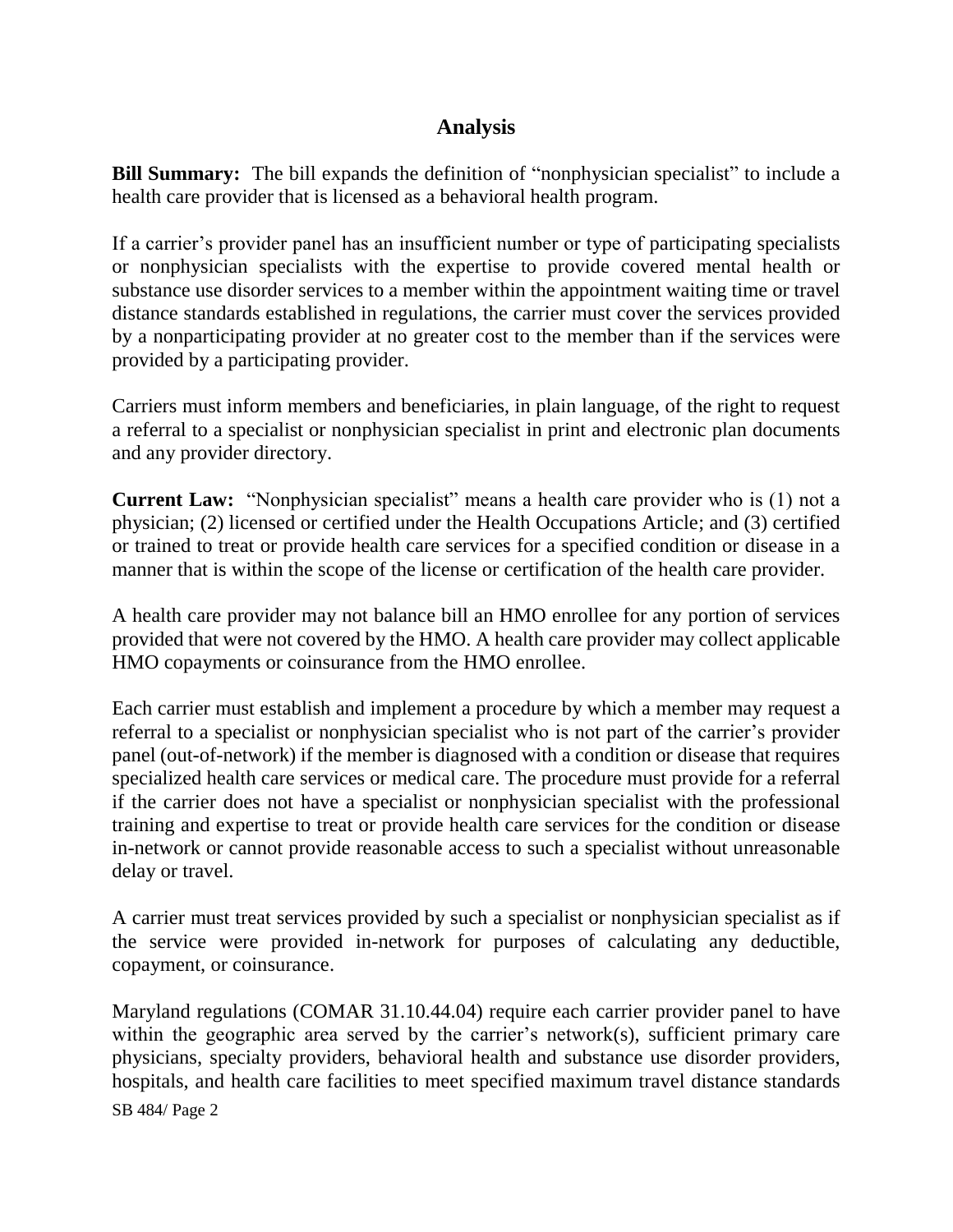for each type of geographic area. Psychiatry, psychology, and licensed clinical social worker providers must be within 10, 25, or 60 miles from an enrollee's home for an urban, suburban, or rural area, respectively. Other behavioral health providers must be within 15, 40, or 90 miles. An inpatient psychiatric facility must be within 15, 45, or 75 miles. Other behavioral health/substance abuse facilities must be within 10, 25, or 60 miles.

Maryland regulations (COMAR 21.10.44.05) require each carrier provider panel to meet specified maximum waiting times for an appointment, including 72 hours for urgent care (including behavioral health and substance use disorder services) and 10 calendar days for non-urgent behavioral health and substance use disorder services.

**Background:** At least 10 states (Arkansas, Colorado, Illinois, Maine, Mississippi, Missouri, Nebraska, New Hampshire, South Dakota, and Washington) have enacted laws establishing that, in the event of an inadequate network of providers, a carrier must allow for a covered person to receive services from nonparticipating providers at a cost no greater than the covered person would have had to pay if he or she had received the benefit from a participating provider. Maine, Mississippi, and South Dakota allow carriers to make alternative coverage arrangements, as long as the alternative meets with the approval of that state's insurance commissioner. Nebraska requires the carrier to pay its usual and customary rate or "an agreed upon rate." New Hampshire does not require reimbursement to a nonparticipating provider who has been excluded from the carrier's network for failing to meet credentialing standards.

**Small Business Effect:** Small business health care practitioners or practices that are nonparticipating providers likely serve additional patients under the bill due to the reduction in cost for consumers to receive such services.

**Additional Comments:** The impact of the bill on health insurance premiums is unclear. While most carriers are not currently meeting at least some of the network adequacy standards for mental health and substance use disorder services, it is unclear if the cause of inadequate networks is a reflection of carrier practices or rates or a shortage of providers willing and available to join provider networks.

## **Additional Information**

**Prior Introductions:** None.

**Designated Cross File:** HB 1165 (Delegate Sample-Hughes, *et al.*) - Health and Government Operations.